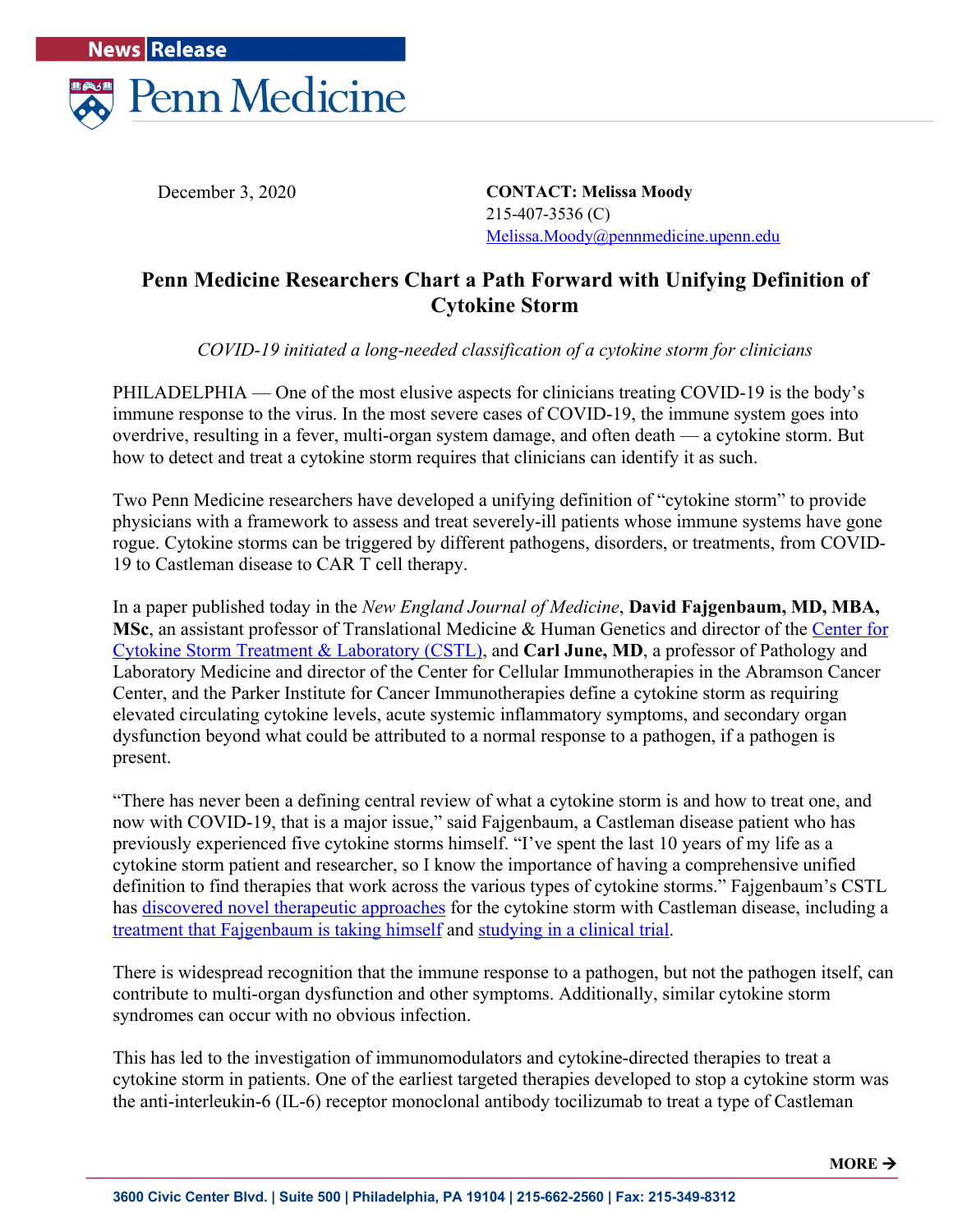disease in the 1990s. Eight years ago, for the first time, Penn researchers led by June's team treated a cytokine storm following CAR T cell therapy in a pediatric blood cancer patient with tocilizumab which was later approved by the U.S. Food and Drug Administration for cytokine storm treatment after CAR T therapy.

A host of other disorders have also been described as causes of cytokine storms and targeted with immune-directed therapies, such as sepsis, primary and secondary hemophagocytic lymphohistiocytosis (HLH), autoinflammatory disorders, and now SARS-CoV-2.

Fajgenbaum and June report that it is typically easy to identify a cytokine storm in disorders with elevated cytokines where there are no pathogens. However, the line between a normal and a dysregulated response to a severe infection — like COVID-19 — is blurry, considering that certain cytokines may be both helpful in controlling an infection and harmful to the individual. The interdependence of these inflammatory mediators makes it even more complex.

"When COVID-19 hit, it reminded us how critical it is to define the difference between this hyper immune response and an appropriate inflammatory response," June said. "Our goal here is to chart a clearer path forward by putting clinical teams in a better position to recognize and appropriately manage a cytokine storm caused by the coronavirus and other triggers."

Fajgenbaum and June maintain that the approach to evaluating a patient with a cytokine storm should accomplish three main goals: identifying the disorder underlying the cytokine storm and ruling out conditions that may mimic a cytokine storm, establishing severity, and determining the optimal therapeutic approach for the patient.

Targeted therapeutic approaches for cytokine storm in Castleman disease, HLH, and CAR T cell cancer immunotherapy have turned these deadly conditions into often reversible states. The CSTL has been searching for and systematically tracking treatment approaches for COVID-19 to identify similarly promising treatments. Given advances in integrated analysis across systems — like the genome, microbiome, epigenome, transcritptome, etc. — called multi-omics, and therapeutic modulation of the immune system, as well as concerted efforts to work across the cytokine storm umbrella, Fajgenbaum and June expect to see continued improvements in outcomes.

"We wanted to create a definition that was really exhaustive of the various cytokine storms that can occur — what causes them, what are some of the underlying mechanisms, and maybe most importantly, what are our current therapy options and what needs to be done in the future to make treatment of cytokine storms more effective," Fajgenbaum said.

###

*Penn Medicine is one of the world's leading academic medical centers, dedicated to the related missions of medical education, biomedical research, and excellence in patient care. Penn Medicine consists of the Raymond and Ruth Perelman School of Medicine at the University of Pennsylvania (founded in 1765 as the nation's first medical school) and the University of Pennsylvania Health System, which together form a \$7.8 billion enterprise.*